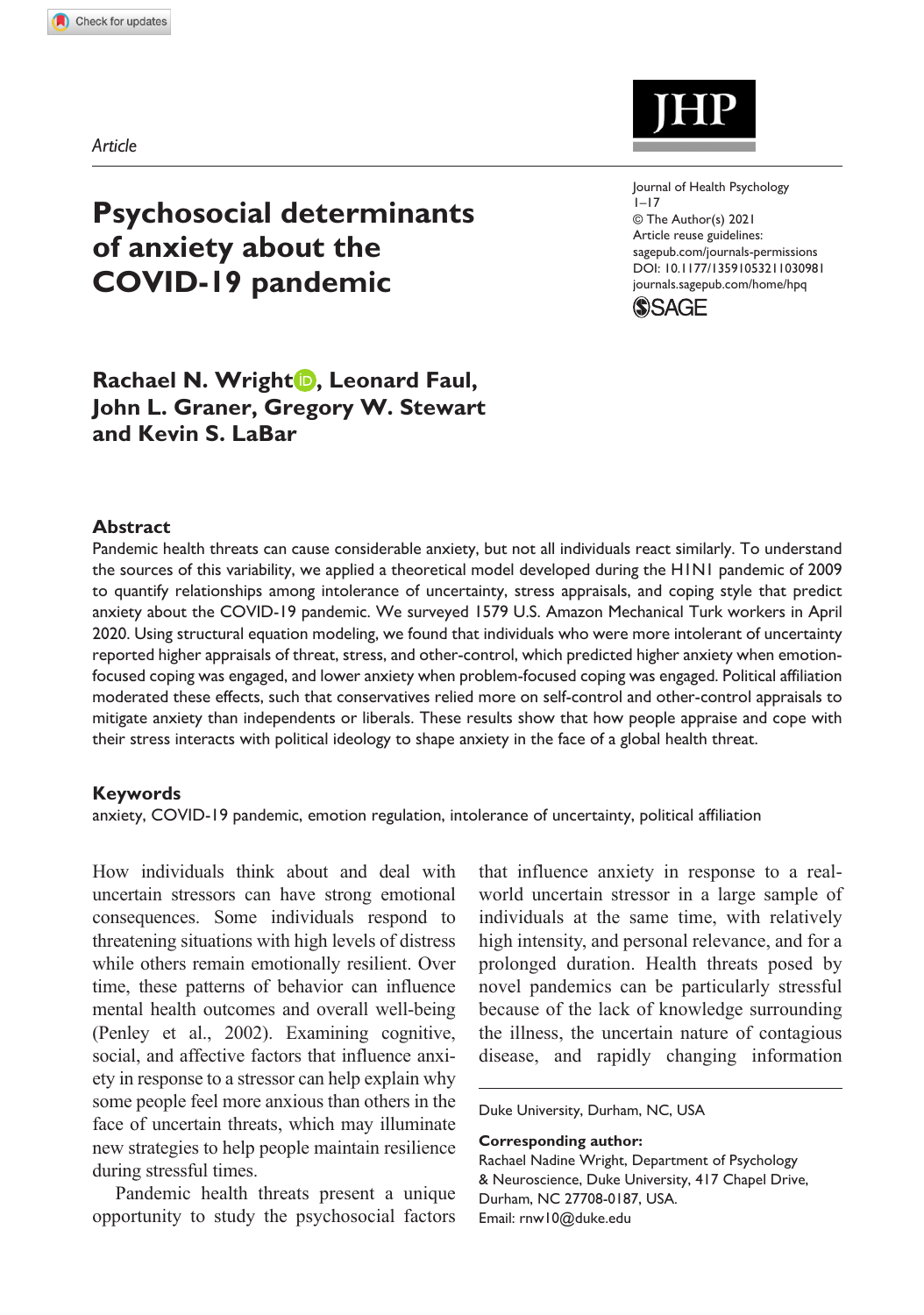about the event. Such characteristics of pandemics contribute to the overall uncertainty of the threat, which consequently elicits higher levels of anxiety (Grupe and Nitschke, 2011; Lake and LaBar, 2011).

These characteristics were particularly salient in the context of the novel coronavirus disease (COVID-19) pandemic. The first known case of COVID-19 in the United States was documented on January 20 2020, and quickly spread to approximately 4.7 million cases and 155,000 deaths by July 2020 (Holshue et al., 2020; CDC, *Corona virus disease 2019 (COVID-19): Cases in the U.S.*, 2020). The pandemic caused widespread societal disruption, and local governments enacted restrictions on interpersonal contact through temporary closures of non-essential businesses, recreational activities, and schools. These regulations, the economic impact of the pandemic, and personal experience with the illness itself, left many individuals personally affected. The scale and severity of the COVID-19 pandemic was also accompanied by a rise in anxiety symptoms (CDC, Mental Health Household pulse survey 2020). Understanding the factors that contribute to anxiety about the pandemic is important for developing targeted public health messaging and for identifying methods to help individuals cope with mental health struggles during this unprecedented event.

To optimally predict anxiety in the face of an uncertain stressor, theoretical models that account for the relationships among multiple psychosocial factors are needed. Taha et al. (2014) developed such a model to predict anxiety about the H1N1 pandemic of 2009. The researchers postulated that prior to appraising a potential threat, trait psychological characteristics may bias individuals toward certain appraisals. Specifically, intolerance of uncertainty (IU)—a trait characteristic that reflects an individual's level of tolerance for uncertain outcomes—is associated with greater threat appraisals, or the judgment of how threatening an event is, which predicts state anxiety across a variety of contexts (Dias et al., 2012; Ringeisen et al., 2019; Skinner and Brewer, 2002). Then,

building upon the transactional model of stress (Folkman et al., 1986), Taha et al. (2014) linked threat appraisals to subsequent coping behaviors. Emotion-focused coping strategies are centered around dealing with the emotional reaction to a stressor, whereas problem-focused coping strategies focus on managing the stressor itself (Lazarus and Folkman, 1984). Though the adaptiveness of coping strategies is likely contextspecific, studies have generally found greater emotion-focused coping to be predictive of higher state anxiety, and greater problem-focused coping strategies to be predictive of lower state anxiety in response to a stressor (Ben-Zur, 2005; Endler et al., 2000; Iida et al., 2017).

Accordingly, the theoretical model developed by Taha and colleagues tested how trait IU influences state anxiety about the 2009 H1N1 pandemic through the effects of both appraisals and coping behaviors. Utilizing structural equation modeling (SEM), the authors found that greater IU was associated with lower appraisals of self-control and other-control, which was subsequently related to lower levels of problem-focused coping, and higher H1N1-related anxiety. Higher IU was also associated with greater threat appraisals and subsequently greater emotion-focused coping. Greater use of emotion-focused coping predicted higher H1N1 anxiety, while greater use of problem-focused coping predicted lower H1N1 anxiety. The model that included both appraisals and coping strategies achieved the best fit to the data when compared to alternative models that excluded either or both constructs. These results demonstrate that IU, appraisals, and coping strategies are all critical factors that influence anxiety responses to an uncertain threat.

The COVID-19 pandemic presented a unique opportunity to test the reliability of this theoretical model in the context of a different pandemic event. We conducted a pre-registered study, using the Taha et al. (2014) psychosocial model, on self-report data collected during the initial wave of U.S. coronavirus cases in April, 2020. We hypothesized that, as with the findings from Taha and colleagues, stress appraisals, and coping strategies would sequentially influence the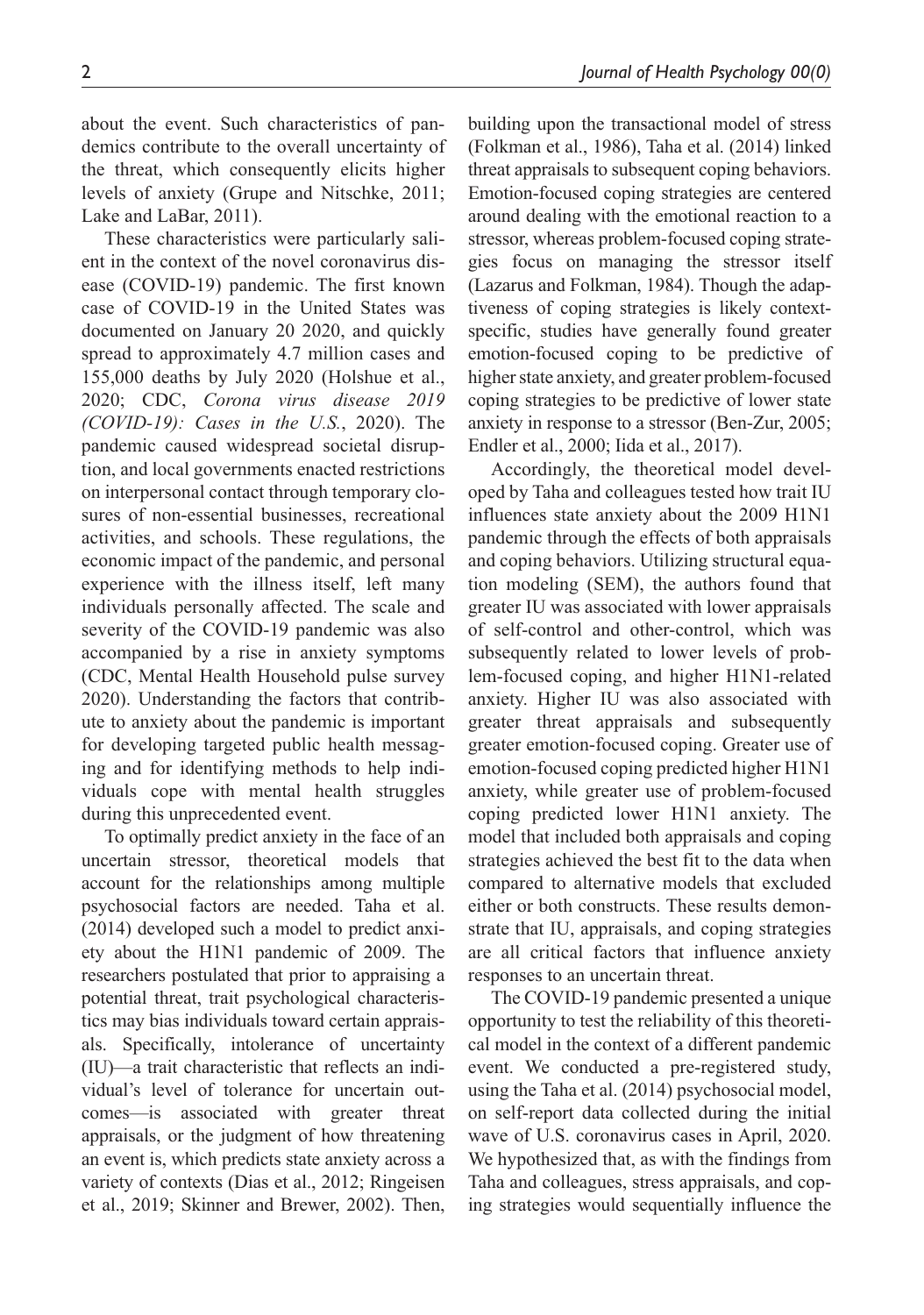relationship between IU and pandemic-related anxiety. We conducted both hypothesis-testing analyses and planned exploratory analyses to examine the relationships in the model and further our understanding of the contextual factors that may impact them. Specifically, we hypothesized that higher IU would generate greater threat appraisals, which would lead to greater endorsement of emotion-focused coping and consequently higher COVID-19 anxiety. In contrast, lower IU would generate greater self-control and other-control appraisal, which would predict more problem-focused coping and lower COVID-19 anxiety.

To expand on this model in novel ways, we conducted pre-registered planned analyses to explore how political affiliation, trait anxiety, and personal experiences related to the COVID-19 pandemic moderate these directional effects. There is empirical evidence demonstrating that political ideology is related to health behaviors and attitudes toward health policies during the COVID-19 pandemic in the U.S. (Christensen et al., 2020; Gadarian et al., 2021). For example, Rothgerber et al. (2020) found that greater political conservatism predicted lower engagement in social distancing. Conservatives also tended to report lower concern about COVID-19, which was found to be related to political beliefs more so than direct experience with effects of the pandemic or exposure to conservative messaging (Conway et al., 2021). These studies demonstrate a critical need for public health messaging to be able to communicate information effectively across political lines. A deeper characterization of how political affiliation may influence the psychosocial determinants of anxiety about the COVID-19 pandemic may facilitate the development of more precisely targeted public health messaging. One example is to frame health recommendations with respect to psychological variables that are central to different political affiliation's responses to the pandemic health threat.

There is strong empirical evidence demonstrating positive correlations between threat and uncertainty sensitivity and conservatism (Jost et al., 2003). More recently, researchers have questioned the unidimensionality of this relationship and sought to understand whether different kinds of threats are related differently to conservatism. The Compensatory Political Behavior model, in particular (Crawford, 2017), has asserted that conservatives are particularly sensitive to physical threats, an account which has been supported empirically (Brandt et al., 2020). Importantly, this line of research has primarily been focused on self-reported responses to threat, demonstrating that these effects of political ideology may impact threat appraisal specifically. In the U.S., the COVID-19 pandemic yielded politically divergent responses. Decisions about lockdown measures, economic aid, and social contact regulations became points of discord across party lines, promulgated by politically-oriented news outlets and social media, that could influence how individuals appraised the threat of the pandemic. Consequently, we explored the moderating effects of political affiliation on the relationship between IU and appraisals of the pandemic.

Moreover, trait anxiety and IU are considered to be independent constructs and are both commonly implicated in anxiety disorders (Carleton, 2012), and trait anxiety also influences stress appraisals (Jerusalem, 1990). In light of this, we aimed to explore whether trait anxiety would moderate the relationships between IU and appraisals. Finally, although the COVID-19 pandemic presents a health threat to the entire population being studied, there is variability in the amount of personal life disruption experienced by individuals depending on the degree to which pandemic-related restrictions impacted specific aspects of their lives. For example, some individuals lost their jobs or shifted to remote work, took on additional childcare responsibilities as schools shut down, or became caretakers for vulnerable family members, while others may not have had to undergo such changes. Sudden drastic changes in lifestyle, such as decreased mobility and limits on social interactions, may cause additional distress when coupled with the looming threat of pandemic illness. Additionally, these limitations may decrease the availability of previously relied-upon coping behaviors, such as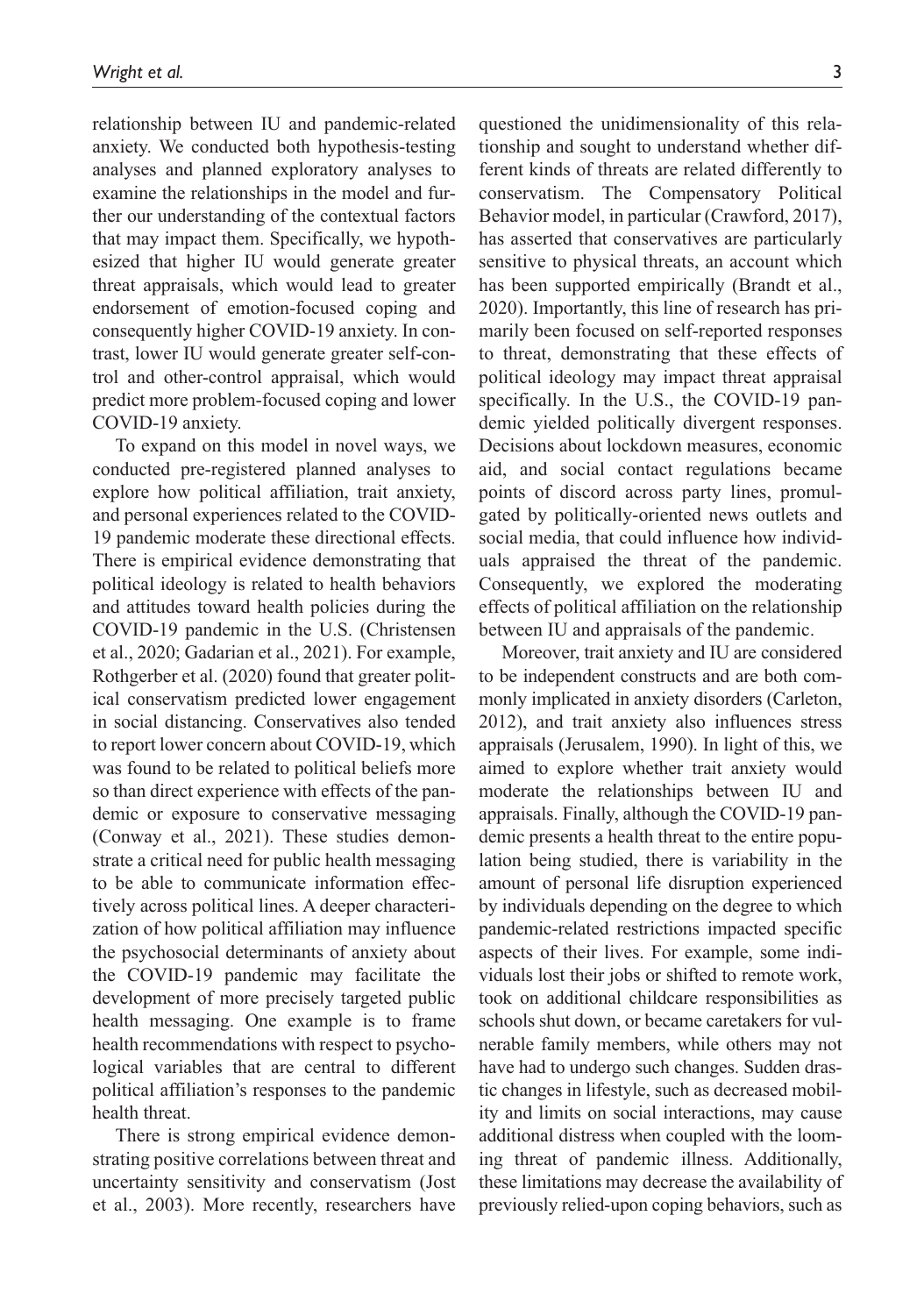getting out to see friends or going to the gym, resulting in engagement of coping strategies that are less effective at reducing anxiety. In particular, we were interested in whether the level of life disruption would influence the relationship between coping styles and anxiety about the COVID-19 pandemic, given that the severity of stressful events may moderate the efficacy of coping strategies on resulting anxiety.

# **Methods**

## *Pre-registration*

The design and analysis plans for the study were pre-registered through the Open Science Framework (OSF) and can be accessed at [https://osf.io/7zafk.](https://osf.io/7zafk) The data and statistical code to run the structural equation models have been made publicly available via OSF and can be accessed at <https://osf.io/mh7re/>.

## *Participants*

Individuals over 18years old were recruited on Amazon's Mechanical Turk (MTurk) online research platform [\(www.mturk.com](www.mturk.com)). Participants provided informed consent on-line, and the study was approved by the Institutional Review Board. Participants were U.S. residents, had a worker approval rating (proportion of completed tasks that were approved by the researcher) of 90% or higher, and had previously completed a minimum of 100 tasks. These selection criteria helped to ensure the data quality and integrity by filtering out fraudulent responders (e.g. from automated "bot" programs or international respondents masking location with virtual private servers) and individuals with a history of poor quality or unreliable work (Peer et al., 2014). A total of 1579 individuals participated in this study. The sample size was determined in advance to be concordant with that of Taha et al. (2014) (*N*=1027), in which a replication of their power analysis of the full model showed that a minimum of 700 participants would be needed to detect a small effect size  $(0.1)$  at a power level of 0.80 (Soper, 2021). Data were included for analysis from this total sample if the survey was complete, all three attention checks were passed (see *Procedure*), total survey duration was no less than 8minutes (one standard deviation below the mean survey completion time of 15minutes), and question responses were not the same on every question within any measure. No data analysis was conducted prior to the completion of data collection.

After filtering for these criteria, the final analyzed sample consisted of 1186 participants. The age range of the final sample was 18– 76 years old  $(M=38, SD=11)$ . The final sample included 59.7% (*n*=708) male participants, 40.2% (*n*=477) female participants, and 0.08% non-binary participants  $(n=1)$ . The sample included 75.3% (*n*=893) Caucasian/White participants, 12% (*n*=143) Black or African American participants, 6.2% (*n*=73) Asian participants, 3.5% (*n*=42) multi-race participants, 1.4%  $(n=17)$  participants who identified as a race not included in this list,  $0.3\%$  ( $n=4$ ) of participants of unknown race, and  $0\%$   $(n=0)$ Native Hawaiian or other Pacific Islander participants. Participants reported their highest level of education, and 48.9% (*n*=580) had completed their Bachelor's degree or equivalent, 14.1% (*n*=167) had completed their Master's degree or equivalent, 13.6% (*n*=161) had completed some college or university, 11.7% (*n*=139) had completed an Associate's degree or equivalent, 8.9% (*n*=105) had completed high school obtained their GED, 1.4%  $(n=17)$  had completed their Doctorate or equivalent, 1.3% (*n*=15) had completed some graduate school, and 0.2% (*n*=2) had completed some high school. Participants also selfreported their yearly income, and 8.3% (*n*=99) made less than \$12,500, 12% (*n*=142) made between \$12,500 and \$24,999, 18% (*n*=213) made between \$25,000 and \$37,499, 16.2% (*n*=192) made between \$37,500 and \$49,999, 15.7% (*n*=186) made between \$50,000 and \$62,499, 10.5% (*n*=125) made between \$52,500 and \$74,999, 8.3% (*n*=99) made between \$75,000 and \$87,499, 4.4% (*n*=52) made between \$87,500 and \$99,999, and 6.5%  $(n=78)$  made \$100,000 or more. The political distribution of our sample was comprised of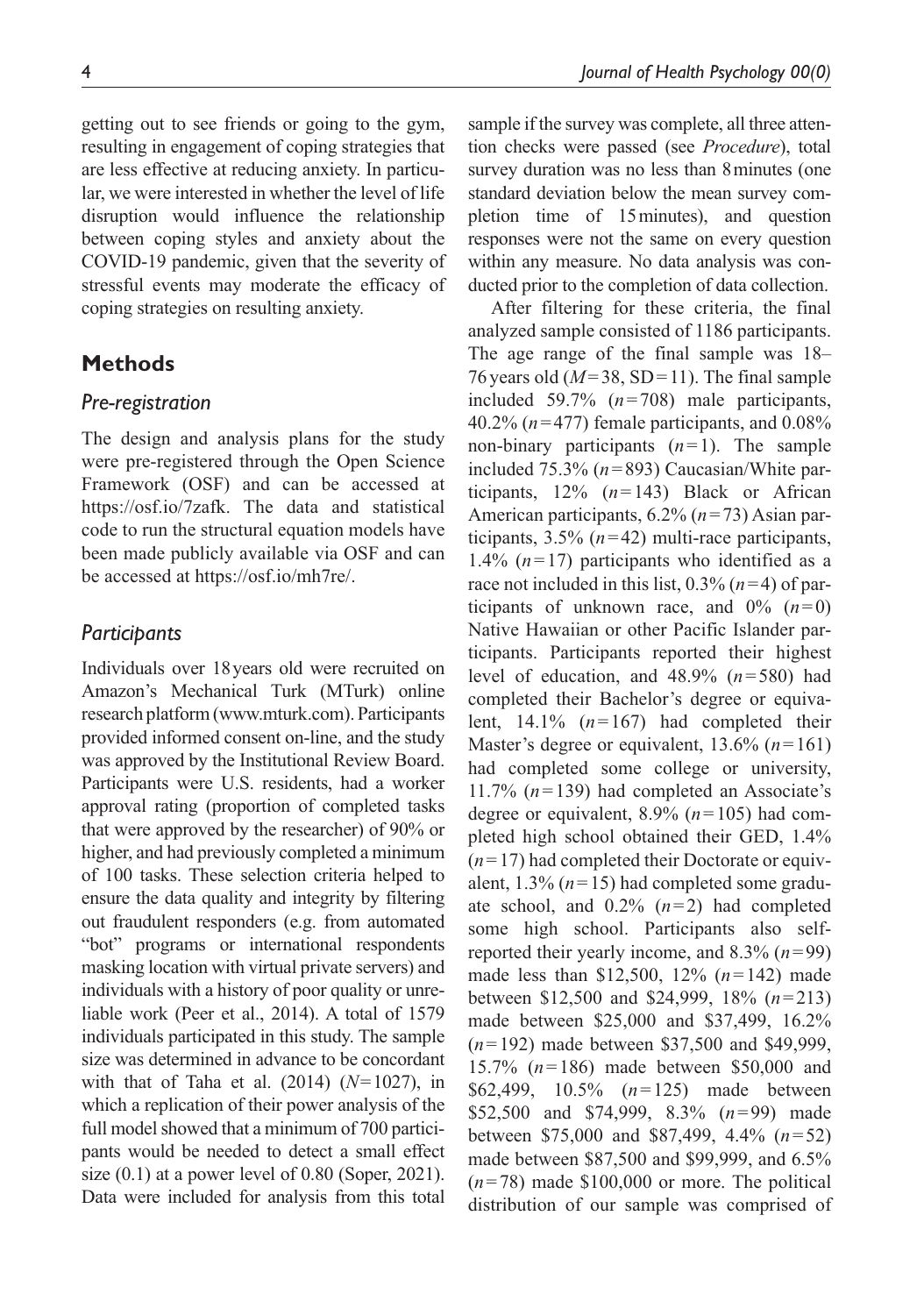38.3% (*n*=454) conservatives, 14.4% (*n*=171) independents, and 47.3 % (*n*=561) liberals.

## *Measures*

*Intolerance of uncertainty.* The Intolerance of Uncertainty Scale (IUS) (Buhr and Dugas, 2002) measures an individual's trait-level intolerance of uncertainty. Participants respond to 27 statements indicating how much each statement describes them on a 5-point Likert scale, ranging from 1 (not at all representative) to 5 (completely representative). A total score per participant was calculated by using the mean rating across all items.

*Stress appraisal measure.* The Stress Appraisal Measure (SAM) (Peacock and Wong, 1990) captures an individual's cognitive appraisals of a stressor on seven subscales: threat (potential for future harm/loss), stressfulness (overall perceived stress), challenge (potential for future gain/growth), centrality (perceived importance for well-being), self-control (extent that the event is in one's control), other-control (extent that the event is in others' control), and uncontrollability (extent that the event is uncontrollable by anyone). The SAM has 28 questions that are answered with a 5-point Likert scale using the response labels "not at all," "slightly," "moderately," "considerably," and "extremely." Instructions were modified to direct participants to answer these questions in regards to their current ". . .thoughts about various aspects of the COVID-19 pandemic." Subscale scores were calculated by taking the mean rating across items in each subscale.

*Survey of coping profiles endorsed.* The Survey of Coping Profiles Endorsed (SCOPE) (Matheson and Anisman, 2003) measures an individual's coping strategy use in response to a specific stressor. Participants respond to 50 questions with a 5-point Likert scale (ranging from "never" to "almost always") about the extent they use a particular behavior to cope with that stressor. Instructions were modified to prompt participants to answer questions about their

coping strategies for ". . .problems or stresses related to the COVID-19 pandemic." The SCOPE includes 14 subscales. Although the factors of this instrument have been previously determined (Matheson and Anisman, 2003), this factor structure may vary across situations due to contextual restraints on available or appropriate coping strategies (Folkman and Lazarus, 1980). Following the approach of Taha et al. (2014), we performed a principal components analysis with varimax rotation on the subscale mean ratings to confirm which subscales group into emotion-focused and problemfocused factors. A subscale was included in a factor if its factor loading was  $> 0.40$ . The cognitive distraction subscale had a  $>0.40$  factor loading for both factors (0.516 and 0.404, respectively), so it was included in the factor with the higher loading of the two (emotionfocused coping). Emotion-focused strategies included self-blame, other-blame, rumination, emotional expression, emotional containment, cognitive distraction (denial), passive resignation, and wishful thinking. Problem-focused strategies included social support seeking, active distraction (activity), cognitive restructuring, problem solving, religiosity, and humor. A total score per factor was calculated by taking the mean rating of all items from subscales in that factor. The subscale groupings were identical as in Taha et al. (2014), with the exception of the addition of the religiosity subscale in our problem-focused coping group. Moreover, these groupings match those initially observed by Matheson and Anisman (2003), whereby emotion-focused coping strategies aim to avoid the stressor and regulate one's emotional response (e.g. blame, denial, and rumination), whereas problem-focused coping strategies reframe the problem (cognitive restructuring, problem solving, and humor) and facilitate an active response to the stressor (active distraction, social support seeking, and religiosity).

*State-trait anxiety inventory.* The State-Trait Anxiety Inventory (STAI) (Spielberger et al., 1983) measures an individual's level of current anxiety (state anxiety) and general anxiety (trait anxiety).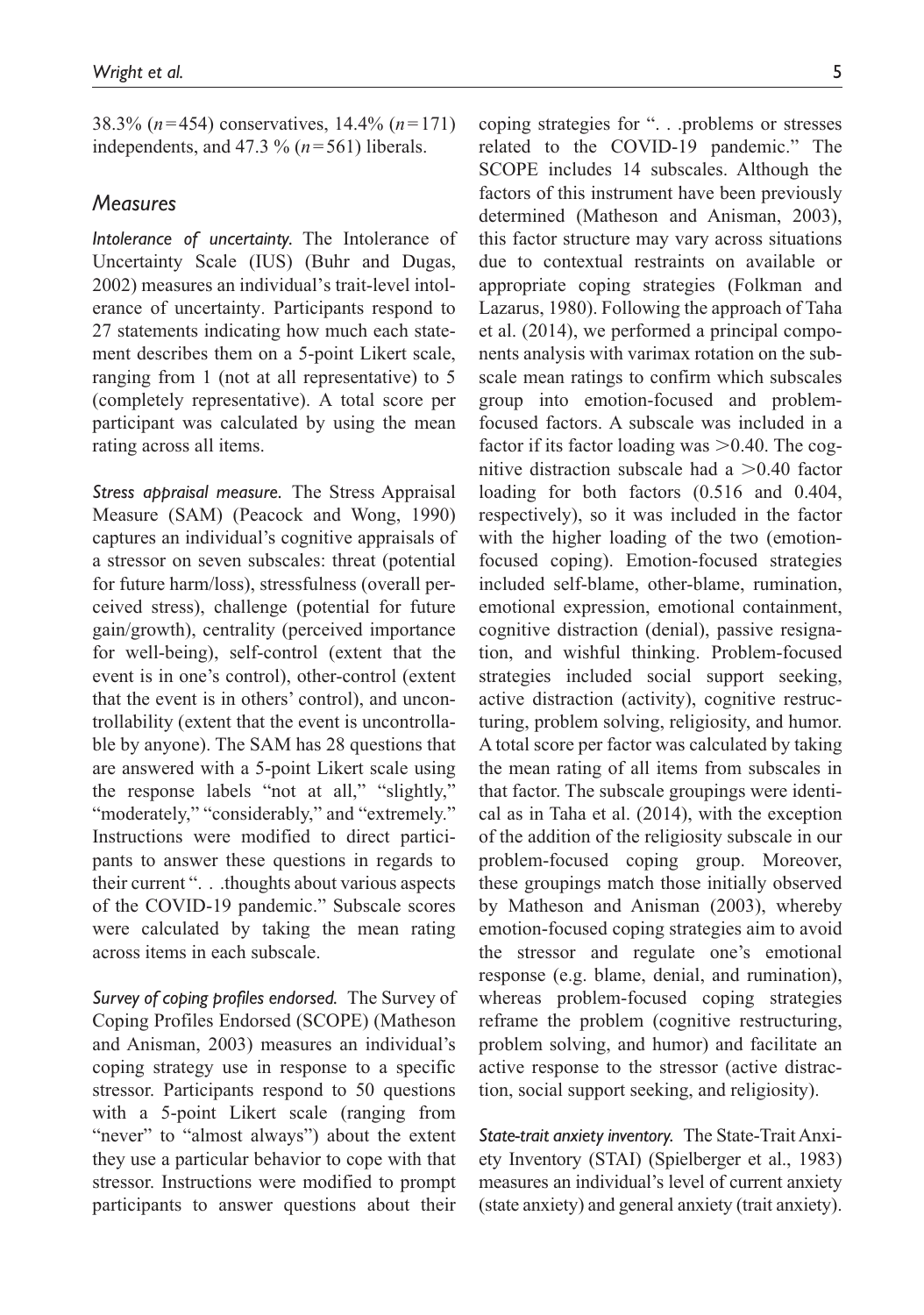Participants respond to 40 total statements (20 state, 20 trait) and indicate to what extent that statement describes how they feel on a 5-point Likert scale ranging from "not at all" to "very much so." The STAI-state instructions were modified to prompt participants to respond with how they felt about the "...COVID-19 pandemic right now, that is, at this current moment." A total score representing COVID-19 anxiety was calculated by taking the mean rating across all items in the STAI-state questionnaire.

*COVID-19 experience.* Participants completed 15 questions about aspects of their personal experience during the COVID-19 pandemic (Anet et al., 2020). Questions included thoughts about the pandemic (worry, likelihood of catching the virus, economic impact of the pandemic, predicted length of shutdown measures) and behaviors (social distancing, hand washing). In addition to these questions, participants also completed a checklist of disruptive life changes that they may have experienced since the pandemic began (i.e. lost a job, became responsible for more childcare, had to cancel a major life event) (full checklist available online; see Open Practices Statement). The total number of checked items comprised a COVID-19 life disruption score.

*Political affiliation.* Within the demographics section of the survey, participants self-identified their political affiliation by responding to the prompt: "Please select the political leaning/ affiliation that you most identify with." The response options consisted of "Extremely conservative," "Somewhat conservative," "Neither liberal nor conservative," "Somewhat liberal," and "Extremely liberal." For our analyses, the "Extremely" and "Somewhat" responses were binned together.

## *Procedure*

All data were collected between April 16th, 2020 and April 30th, 2020—around the initial wave of the COVID-19 pandemic in the U. S., and after many states had enacted stay-at-home

orders. Upon electing to participate, the participants first completed an online informed consent form and then followed a link to our study, hosted on Qualtrics (Qualtrics, Provo, UT). Participants then completed a captcha, and read general instructions indicating that they should pay attention and answer honestly when completing the questionnaires. The STAI-state questionnaire was administered first in order to capture state anxiety at baseline without any potential influence from other measures. The next set of measures was randomized to help control for order effects: STAI-Trait, SAM, SCOPE, and IUS. After this randomized block of measures, participants then completed the COVID-19 experience questionnaire and demographics questions. One attention check question was included in the randomized block ("Please select 3 to indicate that you are paying attention"), and a final attention check question was completed at the end of the survey ("Do you feel that you paid attention, avoided distractions, and took this survey seriously?") (Stanley et al., 2019). Participants were assured that their answer to the final attention check would not affect their payment or eligibility for future studies. Participants were paid \$4.00 for completion of the study.

## *Statistical analysis*

*Structural equation modeling.* An observed-variable structural equation model (SEM) analysis was performed. As was done by Taha et al. (2014), we tested a full model, which included paths through four appraisal constructs and the two coping constructs, as well as two sub-models, one in which the coping constructs were removed and another in which the appraisals were removed. Replicating this iterative testing approach allows us to confirm whether the full model as specified in Taha et al. (2014) is still the best suited to our dataset. Path coefficients were initially estimated using the PROCESS macro (Hayes, 2017) in the IBM SPSS Statistics Software. Bootstrapped 95% confidence intervals for each path coefficient were estimated using 10,000 bootstrap iterations and were used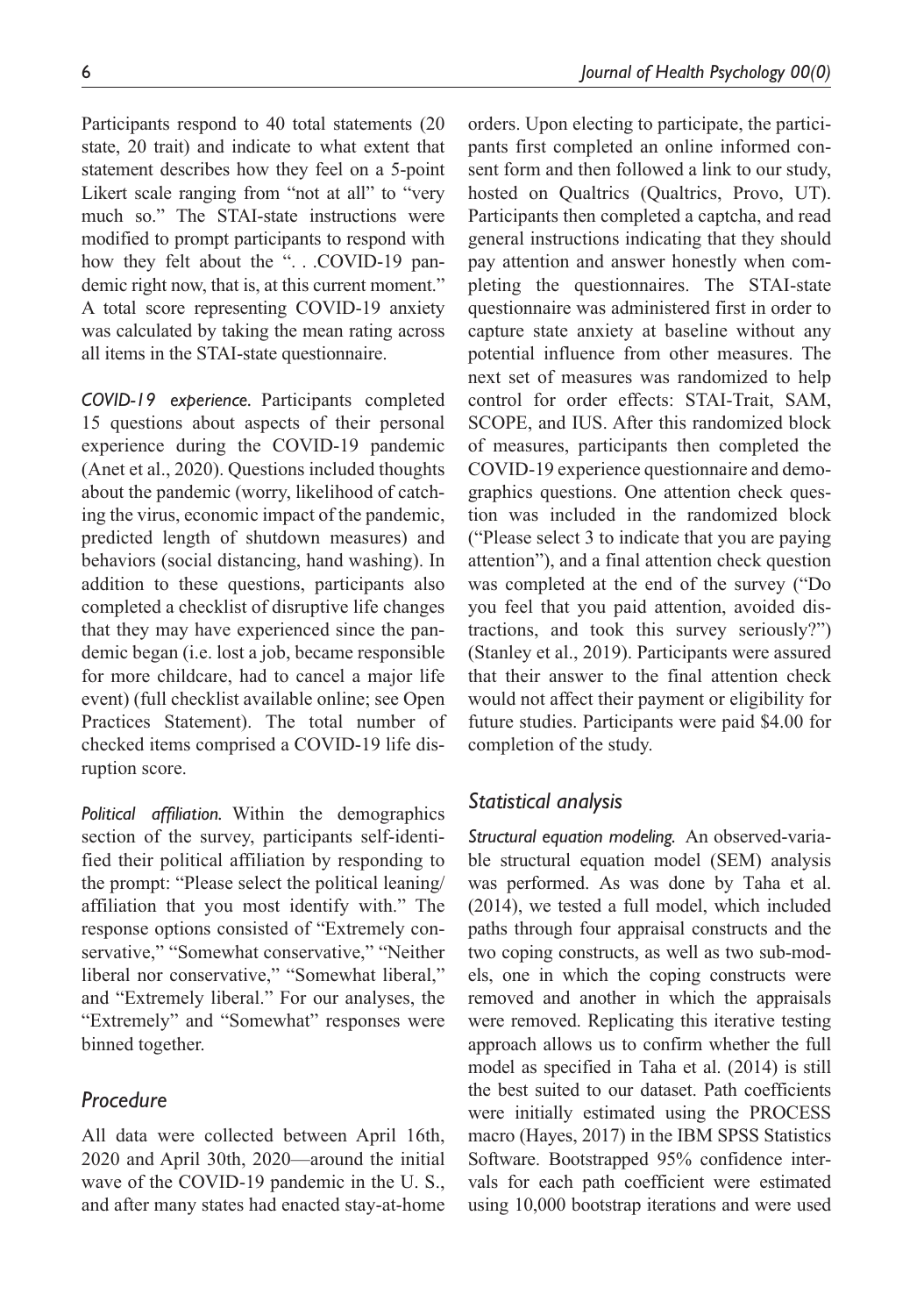for statistical inference of path and indirect effect significance (Preacher and Hayes, 2008).

Models were also estimated in R (R Core Team, 2020) using the lavaan software package (Rosseel, 2012) in order to calculate model fit indices. Model specification in lavaan was done in a step-wise fashion in order to optimize handling of covariances between the various constructs that were in parallel in the model. To begin, none of the residual variances of any of the appraisal constructs were allowed to covary with those of the other appraisal constructs. Similarly, the residual variances of the two coping mechanism constructs were not allowed to covary. The residual covariance structure of this model was evaluated to identify any model-predicted covariances that differed from the observed covariances. This information was then used in the specification of the next step model; when the absolute value of the covariance error between two constructs was greater than 0.1, the residual variances of these two constructs were allowed to correlate in the subsequent model.

*Models.* The same full model used in Taha et al. (2014) was applied here to estimate the direct and indirect effects of IU on COVID-related anxiety. Briefly, parallel paths from IU to threat appraisal, stressfulness appraisal, self-control appraisal, and other-control appraisal fed into parallel paths of emotion-focused coping and problem-focused coping, which fed into COVID-related anxiety. In addition to the serial paths, the path coefficients from each appraisal construct to anxiety and the direct effect of IU to anxiety were included in the model. Following Taha et al. (2014), we also tested an appraisal-only model that was identical to the full model except that the coping mechanism constructs were excluded. Similarly, we tested a coping-only model that was identical to the full model except that the appraisal constructs were excluded. Comparing model fits between the full model and these alternative models allowed us to determine the relative importance of appraisals and coping styles in the relationship between IU and pandemic anxiety.

*Exploratory moderation analyses.* Using the full model setup, four separate models were run with each of our exploratory moderation variables included—political affiliation, trait anxiety, and life disruption. Specifically, in the first model political affiliation was included as a moderator on the paths between IU and the appraisals. In the second model trait anxiety was a moderating variable on the paths between IU and the appraisals. In the third model life disruption was set as a moderating variable on the paths between the coping styles and pandemic anxiety. And finally, the fourth model included both trait anxiety (moderating the paths between IU and the appraisals) and life disruption (moderating the paths between coping styles and the anxiety). These moderated path analyses were conducted with the PRO-CESS macro.

## **Results**

## *Descriptive statistics*

Sample mean ratings and standard deviations for the measures included in the full model are provided in Table 1. We first assessed the relative contribution of all appraisal dimensions (stressfulness, threat, self-control, other control, uncontrollability, centrality, and challenge) COVID-19 anxiety. In agreement with Taha et al. (2014), we found that only threat  $(b=0.18,$ SE=0.03,  $p < 0.001$ ), stressfulness (*b*=0.34, SE=0.03, *p*<0.001), self-control (*b*=−0.17,  $SE=0.03$ ,  $p < 0.001$ ), and other control (*b*=−0.04, SE=0.02, *p*=0.04) were predictive of anxiety,  $R^2=0.50$ ,  $F(7, 1178)=169.5$ ,  $p < 0.001$ . Thus, these subscales were the only appraisal measures used in subsequent analyses.

Overall mean trait anxiety was 2.06 (SD 0.66), and mean life disruption was 1.98 (SD 1.64). Self-reported political affiliation yielded *N*=454 conservatives, N=171 independents, and *N*=561 liberals (see Methods for grouping details). Mean COVID-19 anxiety was 2.21 (SD 0.67) for conservatives, 2.06 (SD 0.72) for independents, and 2.25 (SD 0.71) for liberals. A one-way ANOVA comparing mean COVID-19 anxiety between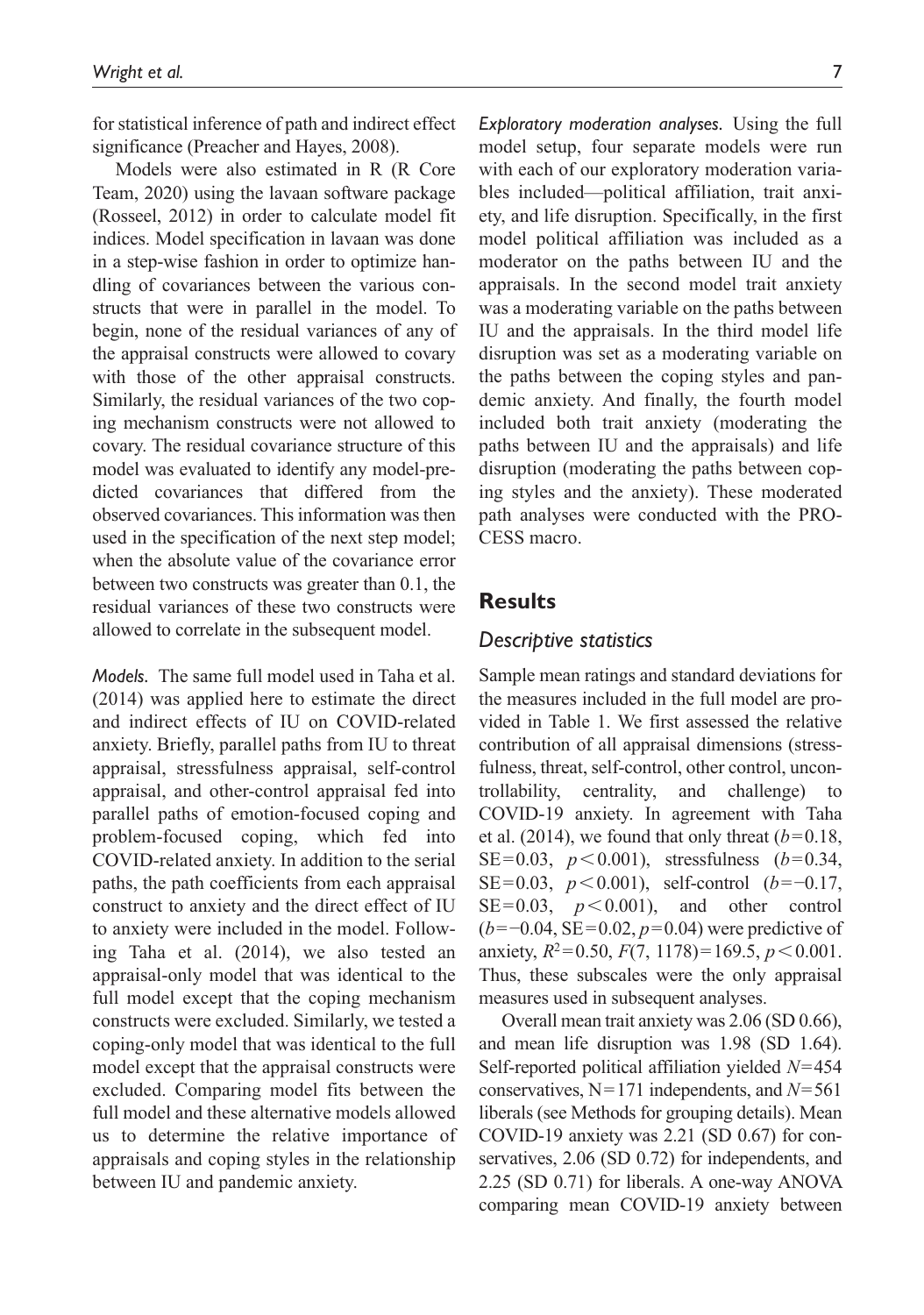these three political affiliations showed a statistically significant effect  $(p=0.0065)$ . A follow-up Tukey's test revealed significantly lower COVID-19 anxiety in independents than both conservatives  $(p=0.04)$  and liberals  $(p=0.004)$ . There was no significant difference in mean COVID-19 anxiety between conservatives and liberals (0.6). Further, a one-way ANOVA comparing mean COVID-19 anxiety between all five political affiliation levels produced a significant result (*p*=0.0021). A follow-up Tukey's test showed significantly lower COVID-19 anxiety in independents when compared to extremely conservative individuals  $(p=0.005)$  and somewhat liberal individuals  $(p=0.02)$ . There were no significant differences in COVID-19 anxiety between the "extremely" and "somewhat" groups within conservatives and liberals.

**Table 1.** Means (*M*), standard deviations (SD), and ranges (in parentheses) of the behavioral measures.

|                                    | M    | SD   |
|------------------------------------|------|------|
| Intolerance of uncertainty $(1-5)$ | 2.77 | 0.95 |
| COVID-19 Appraisals (1-5)          |      |      |
| Threat                             | 3.19 | 0.97 |
| Stressfulness                      | 3.06 | 0.95 |
| Self-control                       | 3.42 | 0.89 |
| Other-control                      | 3.18 | 0.99 |
| Coping Styles (1–5)                |      |      |
| Emotion-focused                    | 2.73 | 0.78 |
| Problem-focused                    | 3.04 | 0.67 |
| COVID-19 anxiety (1-4)             | 2.21 | 0.70 |

**Table 2.** Step-wise model fit indices.

## *Structural equation modeling*

*Model fit evaluation.* Model fit metrics were generated with the lavaan software package for *R*. The covariance residuals (observed data covariances minus model covariances) from the step-wise optimization approach for the full model, appraisal-only model, and coping-only model are shown in the Supplemental Materials. Optimization of the full model required allowing the covariances between the following pairs of variables to correlate: emotion-focused coping and problem-focused coping; threat appraisal and stress appraisal; stress appraisal and other-control; self-control and other-control. Optimization of the appraisal-only model required allowing the following covariances to correlate: threat appraisal and stress appraisal; stress appraisal and other-control; self-control and other-control. Optimization of the copingonly model required allowing the covariance between emotion-focused coping and problemfocused coping to correlate.

The final fit metrics for the final full model, appraisal-only model, and coping-only model are shown in Table 2. The full model metrics  $(Chi-Sq.=24.4, CFI=0.996, NNFI=0.964,$ RMSEA=0.078) and the appraisal-only metrics  $(Chi-Sq.=24.4, CFI=0.994, NNFI=0.968,$ RMSEA=0.078) suggested both models were good fits to the data. The final coping-only model retained zero degrees of freedom and thus exactly fit the data (Chi-Sq.  $= 0$ , CFI $= 1$ , NNFI=1, RMSEA=0). This constitutes a saturated

| Model                 | Covariances<br>included | DF | Chi-square | <b>CFI</b> | <b>NNFI</b> | <b>RMSEA</b> | <b>AIC</b> | <b>BIC</b> |
|-----------------------|-------------------------|----|------------|------------|-------------|--------------|------------|------------|
|                       |                         |    |            |            |             |              |            |            |
| Full                  | No.                     | 28 | 1695.6     | 0.694      | $-0.224$    | 0.451        | 16.801     | 16,944     |
| Full                  | Yes                     | 3  | 24.4       | 0.996      | 0.964       | 0.078        | 15,138     | 15,301     |
| Appraisal-only        | No.                     | 6  | 1470.2     | 0.557      | $-0.108$    | 0.454        | 13613      | 13684      |
| <b>Appraisal-only</b> | <b>Yes</b>              | 3  | 24.4       | 0.994      | 0.968       | 0.078        | 12.173     | 12,260     |
| Coping-only           | No.                     |    | 296.9      | 0.851      | 0.106       | 0.499        | 5989       | 6030       |
| Coping-only           | Yes                     | 0  | 0          |            |             | 0            | 5694       | 5740       |

Bold rows indicate the best fits among the included models.

DF: degrees of freedom; CFI: comparative fit index; NNFI: non-normed fit index; RMSEA: root mean square of approximation; AIC: Akaike information criterion; BIC: Bayesian information criterion.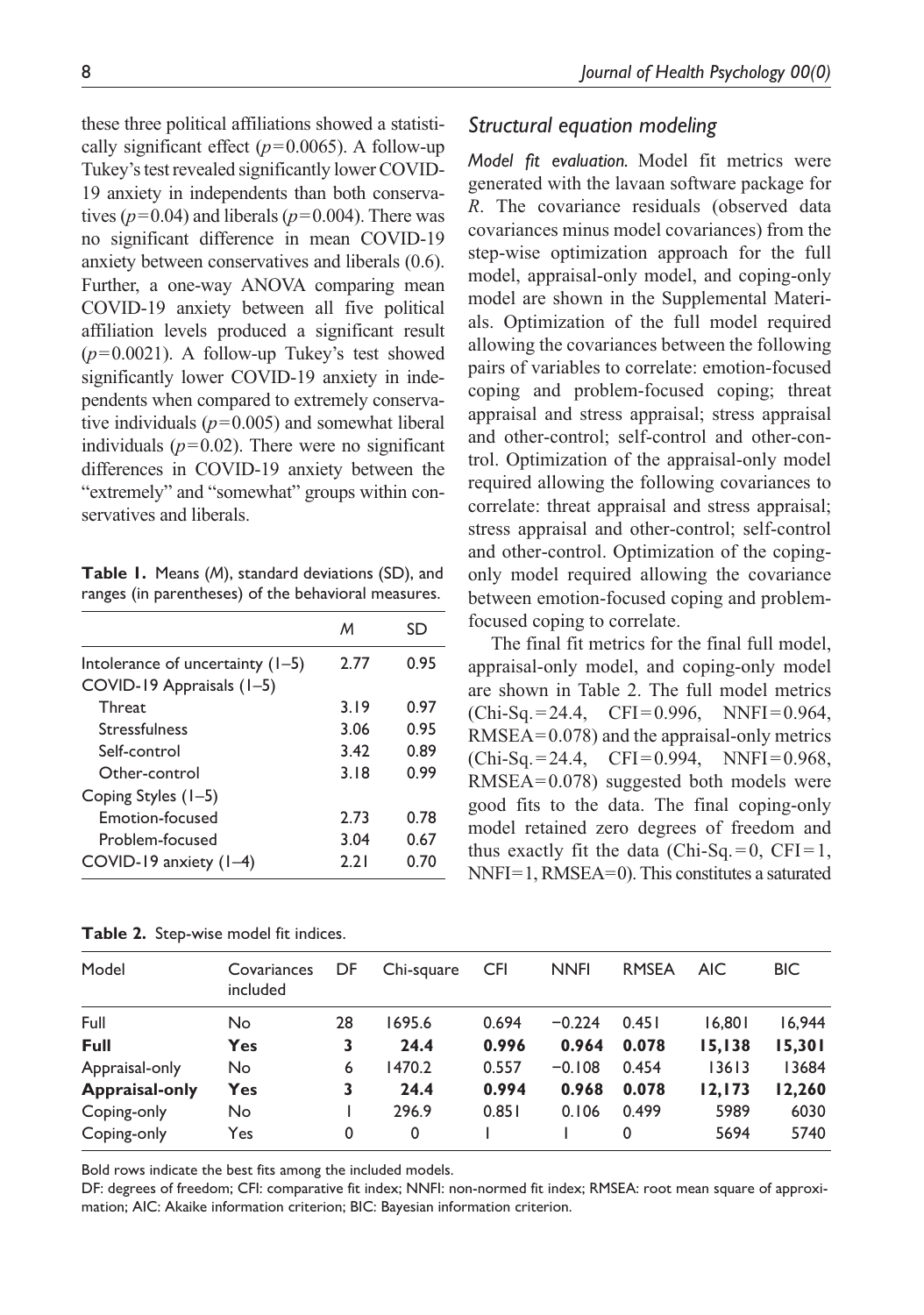

**Figure 1.** Full model: Direct effects.

Direct effects of the full model with sequential paths of stress appraisals and coping strategies. Numbers above pathways indicate unstandardized regression coefficients for that path. All solid lines indicate statistical significance at the following thresholds: \**p*<0.05, \*\**p*<0.01, \*\*\**p*<0.001. Dashed lines indicate non-significance.

model, and thus model parameter estimates may not have accurate predictive value.

*Full model.* All path coefficients with standard errors and corresponding *p*-value or confidence interval for both the direct and indirect effects are detailed in the Supplemental Materials. Path coefficients for direct effects in the Full Model are shown in Figure 1. Direct effects indicate the relationship between pairs of variables in the model while controlling for the other included variables in the model. IU positively predicted stressfulness, threat, and other-control appraisals but did not significantly predict self-control appraisal. IU also had a positive effect on COVID-related anxiety. Stressfulness, self-control, and other-control appraisals had positive effects on both emotion-focused and problem focused coping, while threat appraisal had a

positive effect only on emotion-focused coping. All appraisal and coping metrics had a positive effect on COVID-related anxiety, except for selfcontrol appraisal, and problem-focused coping which had negative effects on COVID-related anxiety, and other-control, which did not significantly predict COVID-anxiety.

Indirect effects of IU on COVID-related anxiety are shown in Figure 2. Indirect effects indicate the relationship between IU and COVID-related anxiety through the included variables. Of the 14 pathways between IU and COVID-related anxiety, nine were significant as determined by bootstrapped 95% confidence intervals. All significant indirect effects through emotion-focused coping were positive, whereas all those through problem-focused coping were negative. All indirect effects through only a single appraisal (threat, stressfulness) were positive.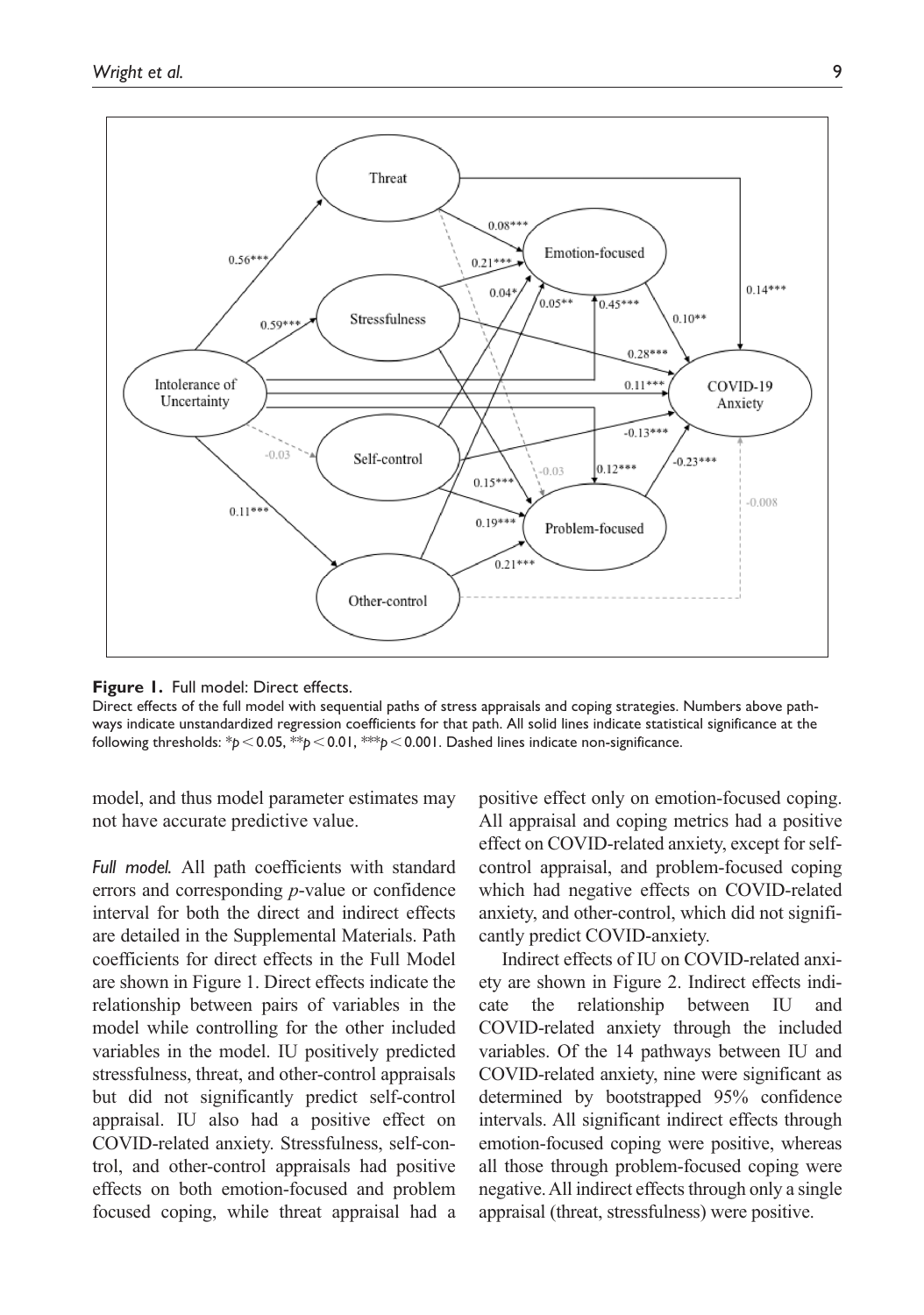

**Figure 2.** Full model: indirect effects.

Indirect effects of the full predictive model with sequential paths of stress appraisals and coping strategies. All visualized pathways indicate statistical significance using bootstrapped 95% confidence intervals. Unstandardized regression coefficients are included along paths. Solid lines indicate positive relationships and dotted lines indicate negative relationships.

*Appraisal-only model.* The model including only the four appraisal constructs had similar fit metrics to the full model. All direct path coefficients are shown in the Supplemental Materials. The direct effects indicated that IU positively predicts threat, stressfulness, and other-control appraisal, but does not significantly predict self-control appraisal. IU also has a positive direct effect on COVID-related anxiety. Threat and stressfulness appraisal positively predicted COVID-related anxiety, whereas self-control and other-control appraisal negatively predicted COVID-related anxiety. Three of the four indirect effects (all except the one through self-control appraisal) were significant. Paths through threat and stressfulness appraisals positively predicted anxiety, while the path through othercontrol negatively predicted anxiety.

*Coping-only model.* The model including only the two coping strategy constructs was ill-fit without allowing the residuals of the two constructs to correlate. However, including this term in the model allowed no remaining degrees of freedom, precluding any comparison of model fit with the other models.

*Model results summary.* These results indicate that the included appraisals and coping styles are important factors in the paths from IU and COVID-19 anxiety. Both the full and appraisalonly models with covariances specified fit the data well, and had the best fit metrics of all the tested models (Table 2). The near equivalent fit statistics between these two models emphasizes the central role of appraisals in the relationship between IU and pandemic anxiety. The full model direct effects showed that greater stress and threat appraisals predict higher pandemic anxiety, whereas greater self- and other-control appraisals predict lower anxiety. Additionally, the direct effects show a strong positive relationship between emotion-focused coping and pandemic anxiety, and a strong negative relationship between problem-focused coping and pandemic anxiety. The indirect results further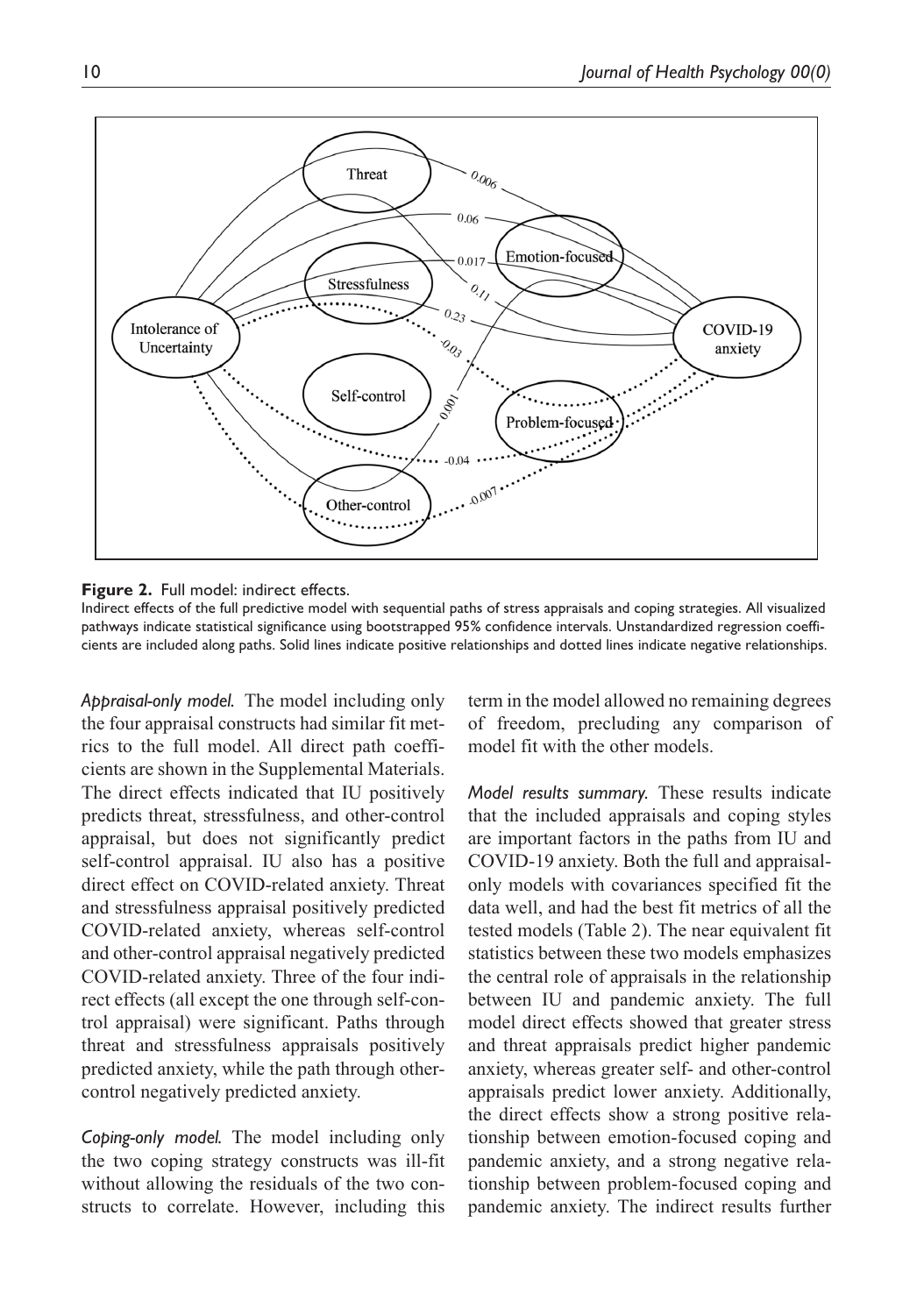emphasize the impact of coping style in that all paths through emotion-focused coping positively predicted anxiety, whereas all paths through problem-focused coping negatively predict anxiety, despite some paths passing through the same appraisals.

# *Planned exploratory analyses: Additional moderators*

*Political affiliation.* We investigated the moderating influence of political affiliation on the pathways from IU to the appraisal measures in the full model. A significant moderating effect was observed on all appraisals—threat  $(F_{2,1180} = 7.001,$  $p < 0.001$ ), stress  $(F_{2,1180} = 7.722, p < 0.001)$ , self-control  $(F_{2,1180} = 15.507, p < 0.001)$ , and other-control  $(F_{2,1180} = 16.819, p < 0.001)$ . Compared to participants who self-identified as liberal, those who self-identified as conservative exhibited a strengthened positive effect of IU on both stress and threat appraisals. Conservatives were also the only group to show a significant positive effect of IU on self- and other-control appraisals, while independents and liberals had a negative effect of IU on self- and other-control appraisals (Figure 3).

Examination of indirect effects revealed several moderated paths (Figure 4). The indirect effects of IU on anxiety through threat and stress appraisals, and sequential effects of threat and stress appraisals through emotion- and problemfocused coping strategies, were generally strengthened for conservatives compared to independents and liberals. This is explained by stronger positive relationships between IU and threat and stress appraisals for conservatives compared to the other groups. Moreover, the uniquely positive association of IU and control appraisals for conservatives resulted in a negative indirect effect on anxiety when the pathways passed through problem-focused coping, and only conservatives showed a negative indirect effect of IU on anxiety through self-control appraisals alone. In summary, compared to independents and liberals, conservatives' anxiety is more strongly increased through the effects of IU on threat and stressfulness appraisals, but more

strongly decreased through strong positive relationships between IU and self- and other-control.

*Trait anxiety and COVID-19 life disruption.* Analyses including trait anxiety as a moderator on the paths between IU and appraisals, and COVID-19 life disruption as a moderator on the paths between coping styles and COVID-19 anxiety yielded no significant moderations.

## **Discussion**

Consistent with predictions, we found that higher IU predicted greater threat and stressfulness appraisals of the pandemic, which were associated with greater pandemic-related anxiety. Greater self-control appraisal was directly associated with lower pandemic anxiety. Moreover, engaging problem-focused coping strategies was shown to mitigate pandemic anxiety, whereas emotion-focused coping predicted greater anxiety. These results largely replicate Taha et al. (2014)'s findings from the H1N1 pandemic, which demonstrates the robustness of the predictions across two global health threats. Our findings deviated from Taha et al. (2014), however, with regard to the role of self-control appraisal, and in generally stronger relationships between most variables and COVID-19 anxiety. These differences can be accounted for by greater overall anxiety associated with COVID-19 compared to H1N1 in the populations sampled, as well as by our discovery of the moderating influence of political affiliation on the relationships between IU and appraisals.

We found that U. S. political affiliation significantly moderated the direct effects between IU and appraisals, which consequently influenced indirect effects of IU on COVID-19 anxiety. That is, self-identified conservatives demonstrated stronger positive indirect effects from IU to COVID-19 anxiety through the threat and stress appraisals compared to independents and liberals. For conservatives, higher IU also predicted greater appraisals of self- and other-control, whereas for liberals and independents the opposite effect was observed. Additionally, conservatives were the only group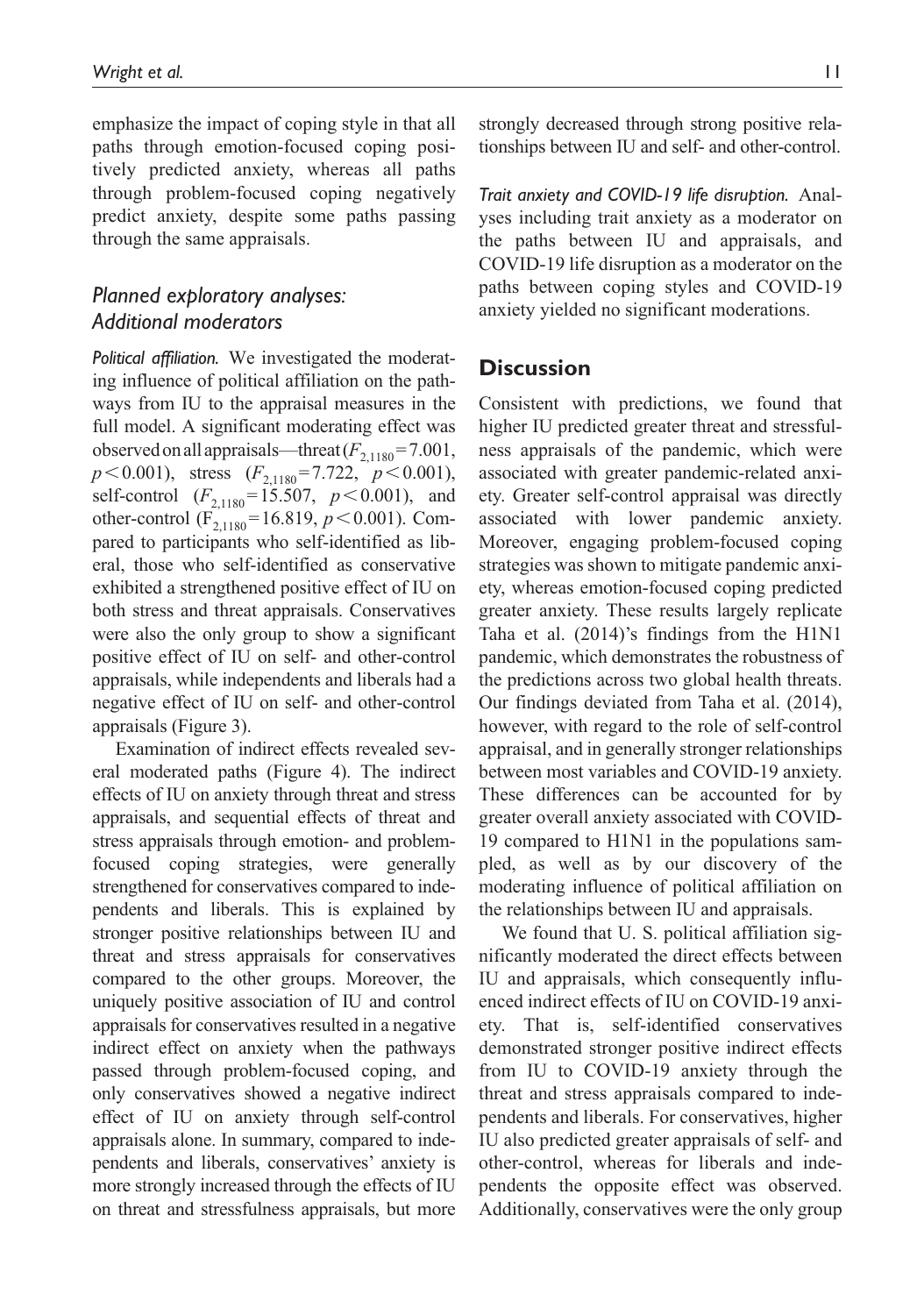

**Figure 3.** Moderation of direct effects by political affiliation.

Moderating effects of political affiliation on the paths between IU and the appraisals. Numbers along paths indicate unstandardized regression coefficients for conservatives (C), independents (I), and liberals (L). Bold numbers indicate a significant difference between that group and the reference group (conservatives). Asterisks indicate significant effects at the following thresholds: \*\**p*<0.01; \*\*\**p*<0.001.

to demonstrate lower anxiety through self-control appraisal alone. These results suggest that compared to liberals, conservatives may rely more on feelings of control to mitigate anxiety in the face of uncertain stressors.

Our model results align with the uncertainty-threat model of political conservatism, which asserts that reducing uncertainty and managing threats are important predictors of conservatism (Jost et al., 2007). Conservatism generally associates with a more conscientious personality profile that encompasses higher appraisals of self-control (Carney et al., 2008), and this association is particularly evident in the presence of contextual threats (Briki and Dagot, 2020) as exemplified by the COVID-19 pandemic. In contrast, the negative relationships between IU and control appraisals for independents and liberals match more closely with the overall model results from Taha et al. (2014), who sampled Canadian residents. This finding further illustrates that social group factors, such as political ideology, may influence the relationships between IU and appraisals, which has important implications for both public health messaging and mental health outcomes. Our other exploratory analyses testing trait anxiety and COVID-19 life disruption as moderators, however, yielded no significant findings.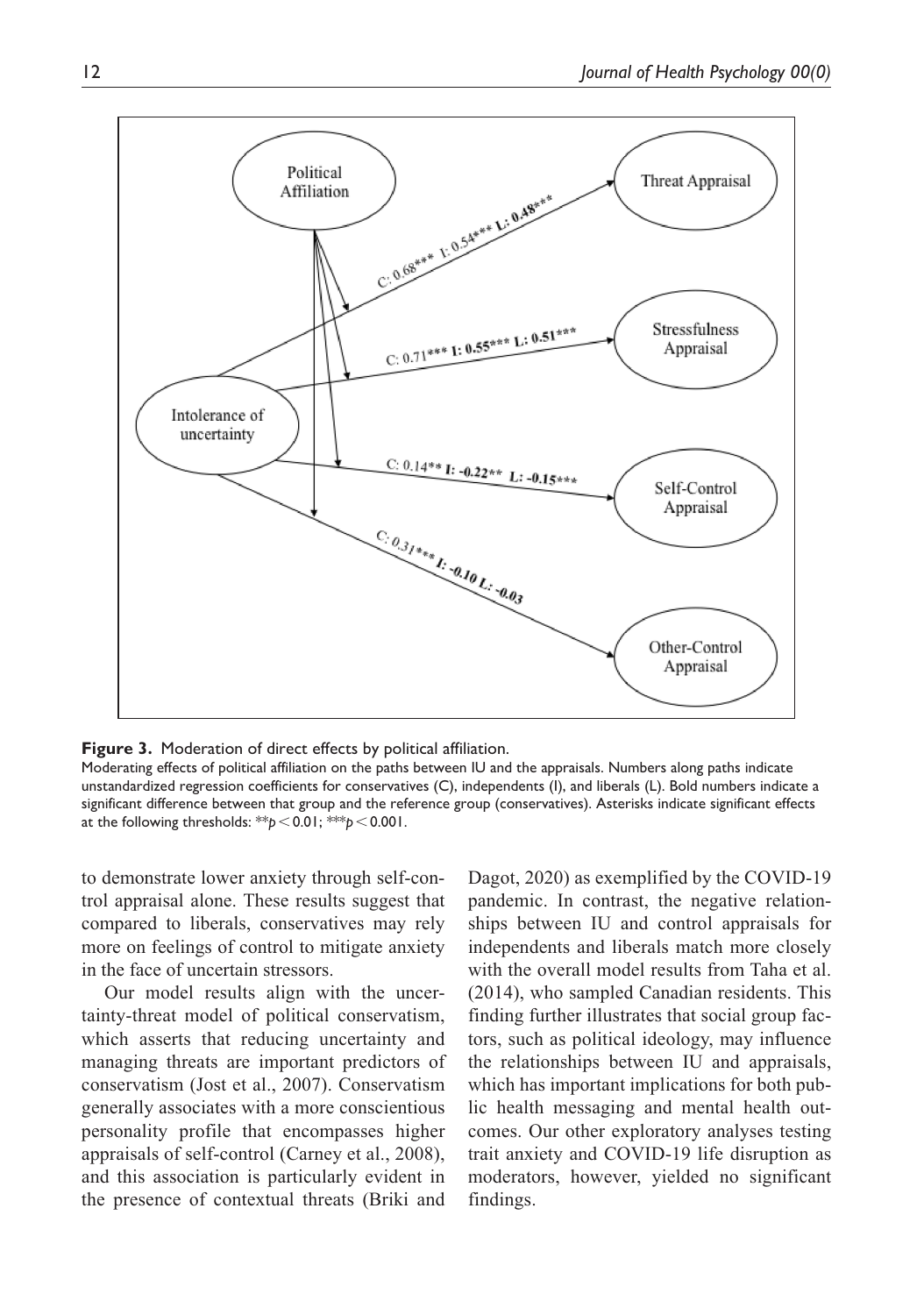

**Figure 4.** Indirect effects moderated by political affiliation.

Indirect effects of the full model with political affiliation moderating the relationship between IU and the appraisals. All visualized paths indicate significant moderated paths using bootstrapped 95% confidence intervals. Values along the path lines represent unstandardized regression coefficients for conservatives (C), independents (I), and liberals (L). All confidence intervals for each group are included in the Supplemental Materials. Bold values indicate significant difference between that group and the reference group (conservatives).

Notably, our results revealed a strong effect of coping style on COVID-19 anxiety, with greater use of emotion-focused coping leading to higher anxiety, and greater use of problemfocused coping leading to lower anxiety. Confirming the transactional model of stress, these results emphasize the benefit of coping strategies that reframe a stressful situation and promote active behaviors, such as social support seeking (Ben-Zur, 2005; Folkman et al., 1986). In contrast, strategies that ruminate on one's emotional response and promote avoidance behaviors, such as wishful thinking, perpetuate feelings of anxiety.

A recent paper by Rettie and Daniels (2021) examined the relationship between IU and mental health outcomes (generalized anxiety, health anxiety, and depression) during the COVID-19 pandemic in a UK sample (*N*=842). This study, however, only investigated the role of coping strategies on these relationships. While the authors reported a partial effect of maladaptive coping on the relationship between IU and their outcome measures, they did not find evidence to support an influence of adaptive coping on any of these outcomes. These results stand in contrast to both Taha et al. (2014) and the present study. The transactional model of stress (Folkman et al., 1986) provides a theoretical explanation for this difference in that the Rettie and Daniels study failed to take into account the additional role of appraisals. Both Taha et al. (2014) and the present study conducted model comparisons and found that the inclusion of appraisals in the theoretical model improves the model fit. Other differences in the study characteristics include the fact that Rettie and Daniels had a smaller sample size; they sampled UK participants; their sample was 95% white and 80% female; they studied anxiety in a more general fashion rather than specifically about the pandemic itself; and they used the 28-item "brief coping orientation to problems experienced" (COPE) inventory (Carver, 1997) rather than the more comprehensive 50-item SCOPE to assay coping strategies.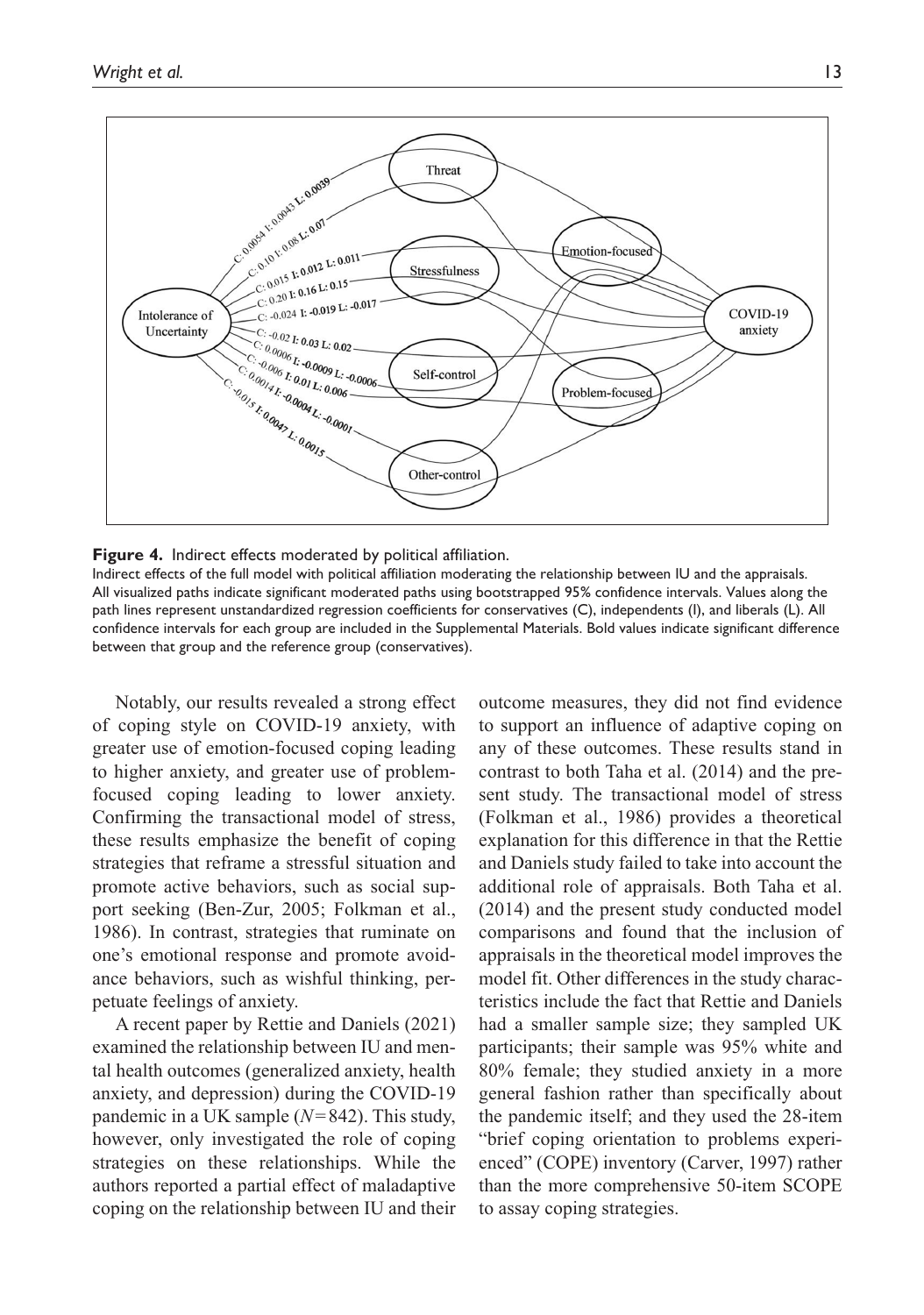In our sample, mean levels of anxiety about the COVID-19 pandemic were not significantly different between conservatives and liberals, which stands in contrast to other findings reporting a relationship between greater conservatism and lower concern about COVID-19 (e.g. Conway et al., 2020). These divergent results might be explained by differences in how anxiety or concern about the pandemic is measured. For example, our measure asked participants to report anxiety about the *COVID-19 pandemic*, which could include anxiety about broader societal impacts of the pandemic in addition to worry about the virus itself, whereas others measured perceived threat or anxiety about the *COVID-19 virus* specifically (Conway et al., 2020; Rothgerber et al., 2020). This may further highlight the importance of understanding how different aspects of the pandemic health threat (such as viral threat vs economic impact) may generate different psychological responses among individuals of varying political beliefs.

The present study has several limitations. Though SEM estimates directional relationships between variables in the model, we cannot conclude that these relationships are causal. Another limitation of this study is the use of online data collection methods via MTurk, which yields less data collection oversight by the researcher (i.e. the ability to control for distractions) and known sampling biases (Burnham et al., 2018). However, the inclusion of attention checks and a relatively large sample size helped control for these issues in the present study. Though our sample's racial demographics were representative of the U. S. population (United States Census Bureau, 2020), our sample's income distribution was not, with approximately 80% of individuals falling below the U. S. median income of \$68,703 (United States Census Bureau, 2020). Lower income individuals have been disproportionately affected by the COVID-19 pandemic, and thus our results may be a better representation of how the included psychosocial factors influence anxiety in this population than in individuals with higher income. Further, the use of self-report questionnaires relies on introspective ability and, in some cases, retrospective reports of behavior frequency (e.g. for the SCOPE), which may impact an individual's ability to answer questions accurately and may introduce memory biases in the data. Finally, it is unknown how well this model generalizes to other types of stressors beyond pandemics. The relative stability of the model across the H1N1 and COVID-19 pandemics, despite many differences in contextual factors between them, suggests that the model may be robust to other kinds of stressor parameters.

Responses to the COVID-19 pandemic have likely changed over the course of the pandemic, as people adapt to their altered environments. Although we only collected data at one time point, we captured these relationships at arguably the most uncertain point in the timecourse of the stressor. This allows us to draw conclusions about how the included psychosocial factors impact anxiety toward the onset of an uncertain stressor, prior to the influence of acclimation. Longitudinal research that examines how individuals adapt to similar stressors over time would be an important extension of this work.

The results of the current investigation highlight critical relationships among psychosocial factors that could become potential targets for helping individuals reduce anxiety for global health threats. The coping strategies that individuals use to deal with stressors are a crucial determinant in predicting their resulting anxiety. Public health officials and mental health professionals may benefit from promoting problem-focused coping strategies to help individuals deal with their anxiety during a pandemic. Particularly helpful may be the promotion of problem-focused coping strategies that are dually advantageous for reducing disease spread and reducing pandemic anxiety, such as safe (distant) avenues for seeking social support or active distractions that can take place at home. Additionally, framing actions that decrease viral spread (frequent hand-washing, social distancing, mask-wearing, etc.) as a form of problem solving may help individuals engage in such behaviors in order to reduce anxiety. It is crucial to note, however, that while reducing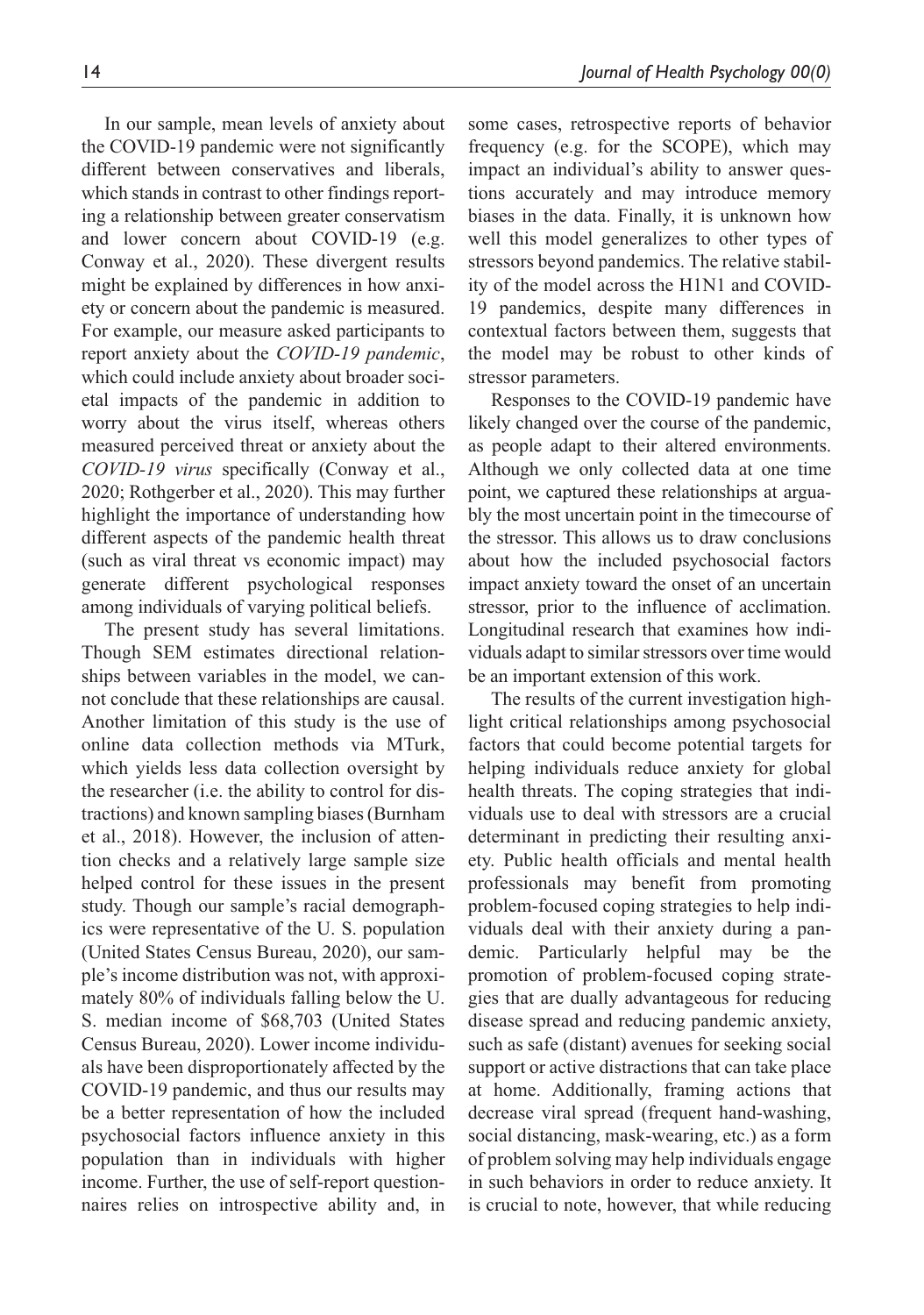excessive anxiety is beneficial for mental health outcomes, fear can be adaptive when it leads to behaviors that reduce the risk of getting infected or infecting others. For example, Harper et al. (2020) found that greater fear of COVID-19 predicted greater compliance with health recommendations. Maintaining a balance between managing maladaptive anxiety responses and maintaining appropriate caution is important to sustaining both mental and physical health during a pandemic health threat.

Our data also illustrate the central role of threat, stressfulness, self-control, and other-control appraisals of a stressor on the relationship between IU and an individual's resulting anxiety. Organizations involved in disseminating critical information about public health threats could leverage this knowledge when framing such information in ways that promote appraisals that are adaptive for instigating more problemfocused coping behaviors. In agreement with Taha et al. (2014), our results suggest that selfand other-control appraisals are more likely to result in engaging problem-focused coping behaviors, which is subsequently beneficial for reducing pandemic anxiety. This strategy may be especially useful for conservative individuals, for whom self- and other- control appraisals alone are uniquely capable of reducing pandemic-related anxiety associated with IU. By emphasizing aspects of the pandemic spread that are within an individual's control, such as the effectiveness of mask-wearing and social-distancing for reducing disease spread, people may feel more able to manage the pandemic threat. That being said, a more nuanced assessment of how specific components of self- and other-control appraisal (i.e. resource availability vs. preventative actions) contribute to a reduction in pandemic anxiety would be a useful next step in furthering our understanding of these relationships. Although our study used a single-item measure of self-reported political affiliation, future studies capturing more detailed measures of political ideology and identity (such as continuous scales of conservatism) could be important for understanding the role of politics in individual responses to pandemic health threats.

### **Declaration of conflicting interests**

The author(s) declared no potential conflicts of interest with respect to the research, authorship, and/or publication of this article.

### **Funding**

The author(s) disclosed receipt of the following financial support for the research, authorship, and/or publication of this article: This work was supported by a Charles Lafitte Foundation Award for Psychological Research to R.N.W and National Science Foundation Graduate Fellowships to R.N.W and L.F.

#### **ORCID iD**

Rachael Nadine Wright **D** [https://orcid.org/0000-0002](https://orcid.org/0000-0002-8242-9796) [-8242-9796](https://orcid.org/0000-0002-8242-9796)

#### **Supplemental material**

Supplemental material for this article is available online.

#### **References**

- Anet, Pike and Robinson (2020) COVID questions. Questionnaire published on Open Science Framework. Available at:<https://osf.io/wz9hv/>
- Ben-Zur H (2005) Coping, distress, and life events in a community sample. *International Journal of Stress Management* 12(2): 188–196.
- Brandt MJ, Turner-Zwinkels FM, Karapirinler B, et al. (2020) The association between threat and politics depends on the type of threat, the political domain, and the country. *Personality and Social Psychology Bulletin* 47: 324–343.
- Briki, W., & Dagot, L. (2020). Conservatives Are Happier than Liberals: the Mediating Role of Perceived Goal Progress and Flow Experience—a Pilot Study. *Current Psychology*, 1-12.
- Buhr K and Dugas MJ (2002) The intolerance of uncertainty scale: Psychometric properties of the English version. *Behaviour Research and Therapy* 40: 931–945.
- Burnham MJ, Le YK and Piedmont RL (2018) Who is mturk? Personal characteristics and sample consistency of these online workers. *Mental Health Religion & Culture* 21(9-10): 934–944.
- Carleton RN (2012) The intolerance of uncertainty construct in the context of anxiety disorders: Theoretical and practical perspectives. *Expert Review of Neurotherapeutics* 12(8): 937–947.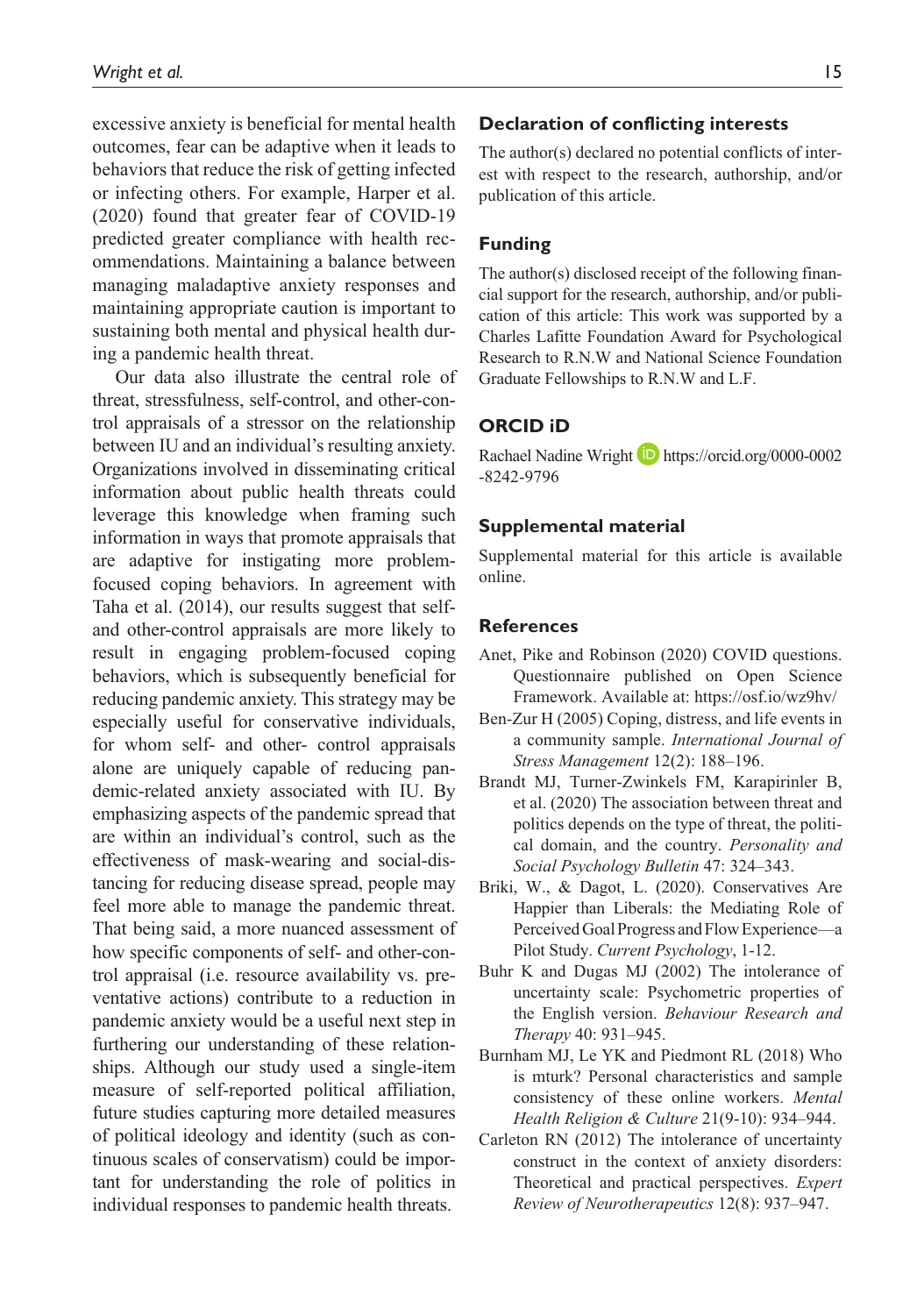- Carney DR, Jost JT, Gosling SD, et al. (2008) The secret lives of liberals and conservatives: Personality profiles, interaction styles, and the things they leave behind. *Political Psychology* 29(6): 807–840.
- Carver CS (1997) You want to measure coping but your Protocol's too long: Consider the brief COPE. *International Journal of Behavioral Medicine* 4: 92–100.
- CDC National Center for Health Statistics Corona virus disease 2019 (COVID-19): Cases in the U.S. Available at: [https://www.cdc.gov/](https://www.cdc.gov/coronavirus/2019-ncov/cases-updates/cases-in-us.html) [coronavirus/2019-ncov/cases-updates/cases-in](https://www.cdc.gov/coronavirus/2019-ncov/cases-updates/cases-in-us.html)[us.html](https://www.cdc.gov/coronavirus/2019-ncov/cases-updates/cases-in-us.html) (accessed 4 August 2020)
- CDC National Center for Health Statistics mental health: Household pulse survey. Available at: [https://www.cdc.gov/nchs/covid19/pulse/men](https://www.cdc.gov/nchs/covid19/pulse/mental-health.htm)[tal-health.htm](https://www.cdc.gov/nchs/covid19/pulse/mental-health.htm) (accessed 6 August 2020).
- Christensen SR, Pilling EB, Eyring JB, et al. (2020) Political and personal reactions to COVID-19 during initial weeks of social distancing in the United States. *PLoS One* 15(9): e0239693.
- Conway LG III, Woodard SR and Zubrod A (2020) Social psychological measurements of COVID-19: Coronavirus perceived threat, government response, impacts, and experiences questionnaires. *PsyArXiv*. DOI: 10.31234/osf.io/z2x9a
- Company Name: Qualtrics, development company: Qualtrics, first release: 2005, copyright year: 2020, Provo, Utah, USA, Version: April 2020, Available at:<https://www.qualtrics.com>
- Conway LG, Woodard SR, Zubrod A, et al. (2021) Why are conservatives less concerned about the Coronavirus (COVID-19) than liberals? Comparing political, experiential, and partisan messaging explanations. *Personality and Individual Differences* 183: 111124.
- Crawford JT (2017) Are conservatives more sensitive to threat than liberals? It depends on how we define threat and conservatism. *Social Cognition* 35(4): 354–373.
- Dias C, Cruz JF and Fonseca AM (2012) The relationship between multidimensional competitive anxiety, cognitive threat appraisal, and coping strategies: A multi-sport study. *International Journal of Sport and Exercise Psychology* 10(1): 52–65.
- Endler NS, Speer RL, Johnson JM, et al. (2000) Controllability, coping, efficacy, and distress. *Efficacy, and Distress* 14(3): 245–264.
- Folkman S and Lazarus RS (1980) An analysis of coping in a middle-aged community sample. *Journal of Health and Social Behavior* 21: 219–239.
- Folkman S, Lazarus RS, Dunkel-Schetter C, et al. (1986) Dynamics of a stressful encounter: Cognitive appraisal, coping, and encounter outcomes. *Journal of Personality and Social Psychology* 50: 992–1003.
- Gadarian SK, Goodman SW and Pepinsky TB (2021) Partisanship, health behavior, and policy attitudes in the early stages of the COVID-19 pandemic. *PLoS One* 16(4): e0249596.
- Grupe DW and Nitschke JB (2011) Uncertainty is associated with biased expectancies and heightened responses to aversion. *Emotion* 11: 413–424.
- Harper CA, Satchell LP, Fido D, et al. (2020) Functional Fear predicts public health compliance in the COVID-19 pandemic. *International Journal of Mental Health and Addiction*. Epub ahead of print 27 April 2020. DOI: 10.1007/ s11469-020-00281-5.
- Hayes A (2017) *Introduction to Mediation, Moderation, and Conditional Process Analysis: A Regression-Based Approach*. New York, NY: Guilford Press.
- Holshue ML, DeBolt C, Lindquist S, et al. (2020) First case of 2019 novel coronavirus in the United States. *New England Journal of Medicine* 382(10): 929–936.
- Iida M, Gleason M, Green-Rapaport AS, et al. (2017) The influence of daily coping on anxiety under examination stress: A model of interindividual differences in intraindividual change. *Personality and Social Psychology Bulletin* 43(7): 907–923.
- Jerusalem M (1990) Temporal patterns of stress appraisals for high- and low-anxious individuals. *Anxiety Research* 3: 113–129.
- Jost JT, Glaser J, Kruglanski AW, et al. (2003) Political conservatism as motivated social cognition. *Psychological Bulletin* 129(3): 339–375.
- Jost JT, Napier JL, Thorisdottir H, et al. (2007) Are needs to manage uncertainty and threat associated with political conservatism or ideological extremity? *Personality and Social Psychology Bulletin* 33(7): 989–1007.
- Lake JI and LaBar KS (2011) Unpredictability and uncertainty in anxiety: A new direction for emotional timing research. *Frontiers in Integrative Neuroscience* 5: 55.
- Lazarus RS and Folkman S (1984) *Stress, Appraisal and Coping*. New York: Springer.
- Matheson K and Anisman H (2003) Systems of coping associated with dysphoria, anxiety and